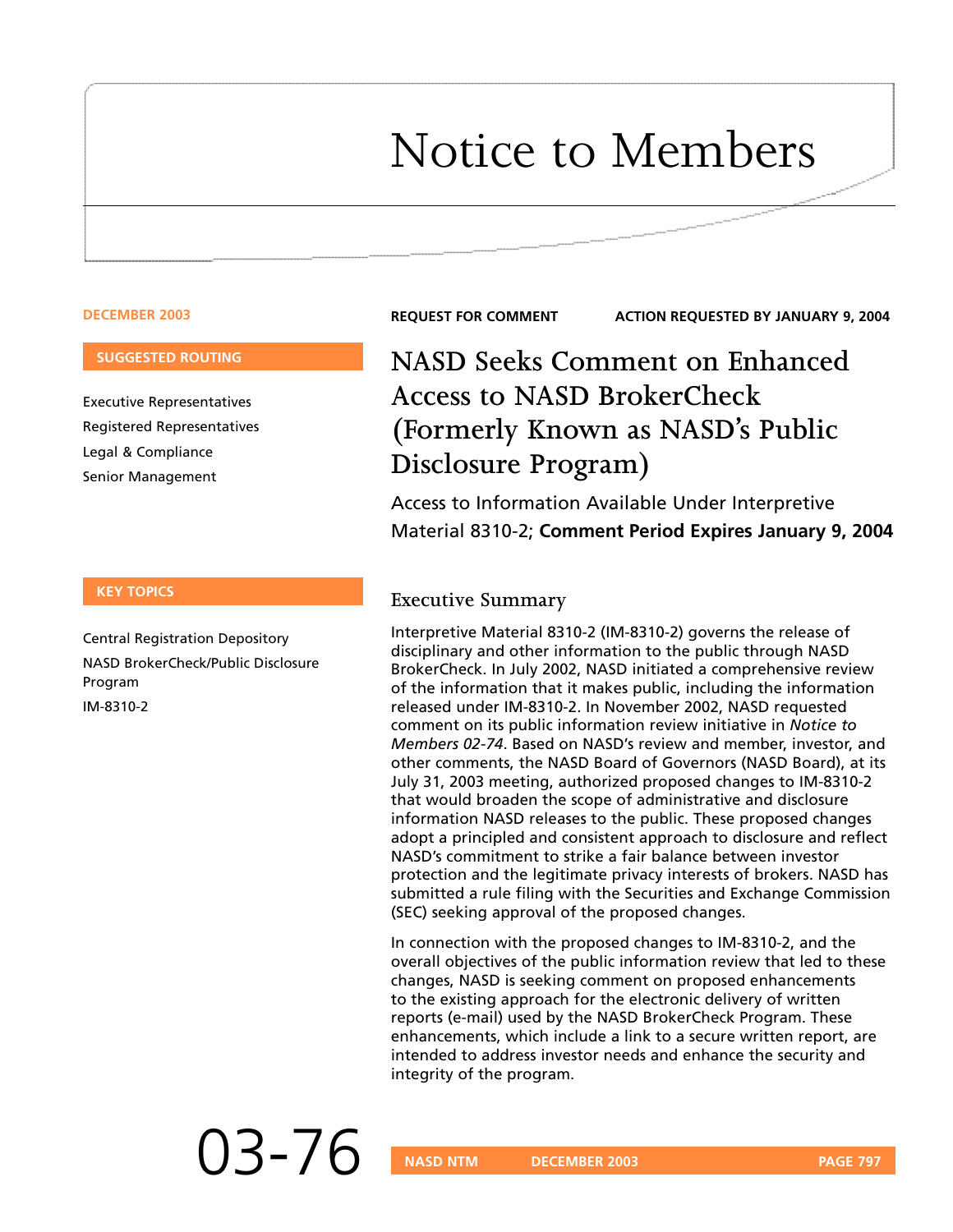### **Action Requested**

NASD encourages all interested parties to comment on the proposal. Comments must be received by January 9, 2004. Members and interested persons can submit their comments using the following methods:

- mailing in written comments
- ➧ e-mailing written comments to *pubcom@nasd.com*
- ➧ submitting comments online at the NASD Web Site (*www.nasd.com*)

Written comments submitted via hard copy should be mailed to:

Barbara Z. Sweeney

**NASD** Office of the Corporate Secretary 1735 K Street, NW Washington, DC 20006-1500

**Important Notes:** The only comments that will be considered are those submitted pursuant to the methods described above. All comments received in response to this *Notice* will be made available to the public on the NASD Web Site. Generally, comments will be posted on the NASD Web Site one week after the end of the comment period. See *Notice to Members 03-73*.

> Before becoming effective, any rule change developed as a result of comments received must be adopted by the Regulatory Services and Operations Committee of the NASD Board, may be reviewed by the NASD Board, and must be approved by the SEC following public comment.

#### **Questions/Further Information**

Questions concerning this *Notice* may be directed to Ann E. Bushey, Director, Registration and Disclosure, at (240) 386-4724; Richard E. Pullano, Associate Vice President/Chief Counsel, Registration and Disclosure, at (240) 386-4821; or Patricia M. Albrecht, Assistant General Counsel, at (202) 728-8026.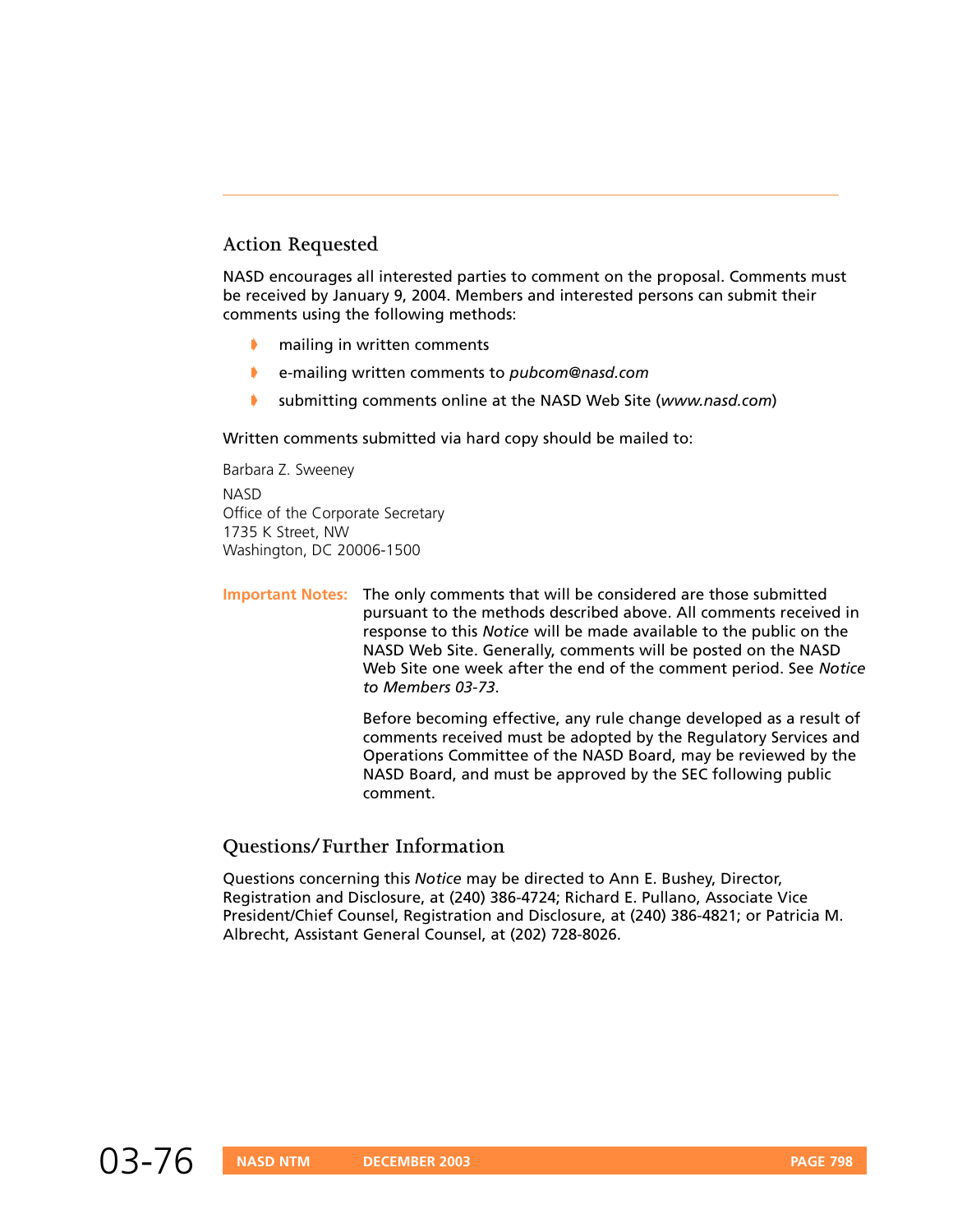# **Background**

IM-8310-2 governs the release of disciplinary and other information to the public through, among other means, NASD BrokerCheck. The BrokerCheck program processes over two million inquiries a year and provides investors with an unparalleled ability to obtain information essential to making an informed choice on whether to do business with a securities firm or an individual broker. Investors may request information either by accessing a toll-free telephone number (800-289-9999) or by visiting NASD's Web Site (*www.nasd.com*). As the program has grown, investors and other users have shown a marked preference for requesting and receiving information from the program electronically. Notwithstanding the toll-free number, NASD receives over 98 percent of program inquiries online, and the vast majority of investors and other requesters prefer to receive written NASD BrokerCheck reports electronically. In addition to this preference for electronic access and report distribution, investors want to receive more complete information from the program. They have consistently expressed a need for material that explains what the information they receive means and its importance to their decision whether to do business with a securities firm or an individual broker.

In July 2002, NASD initiated a comprehensive review of, among other things, the information that it makes public through IM-8310-2(a). In November 2002, NASD requested comment on the public information review initiative in *Notice to Members 02-74*. Based on NASD's review and member, investor, and other comments, the NASD Board, at its July 31, 2003 meeting, authorized proposed changes to IM-8310-2 that would change the scope of administrative and disclosure information NASD releases through its public disclosure program. These proposed changes adopt a principled and consistent approach to disclosure and reflect NASD's commitment to strike a fair balance between investor protection and the legitimate privacy interests of brokers. NASD has submitted a rule filing with the SEC seeking approval of the proposed changes.1

In connection with the proposed changes to IM-8310-2, and the overall objectives of the public information review that led to these changes, NASD is seeking comment from members and other interested parties regarding proposed enhancements to the existing approach for the electronic delivery of written reports (e-mail) generated by NASD BrokerCheck.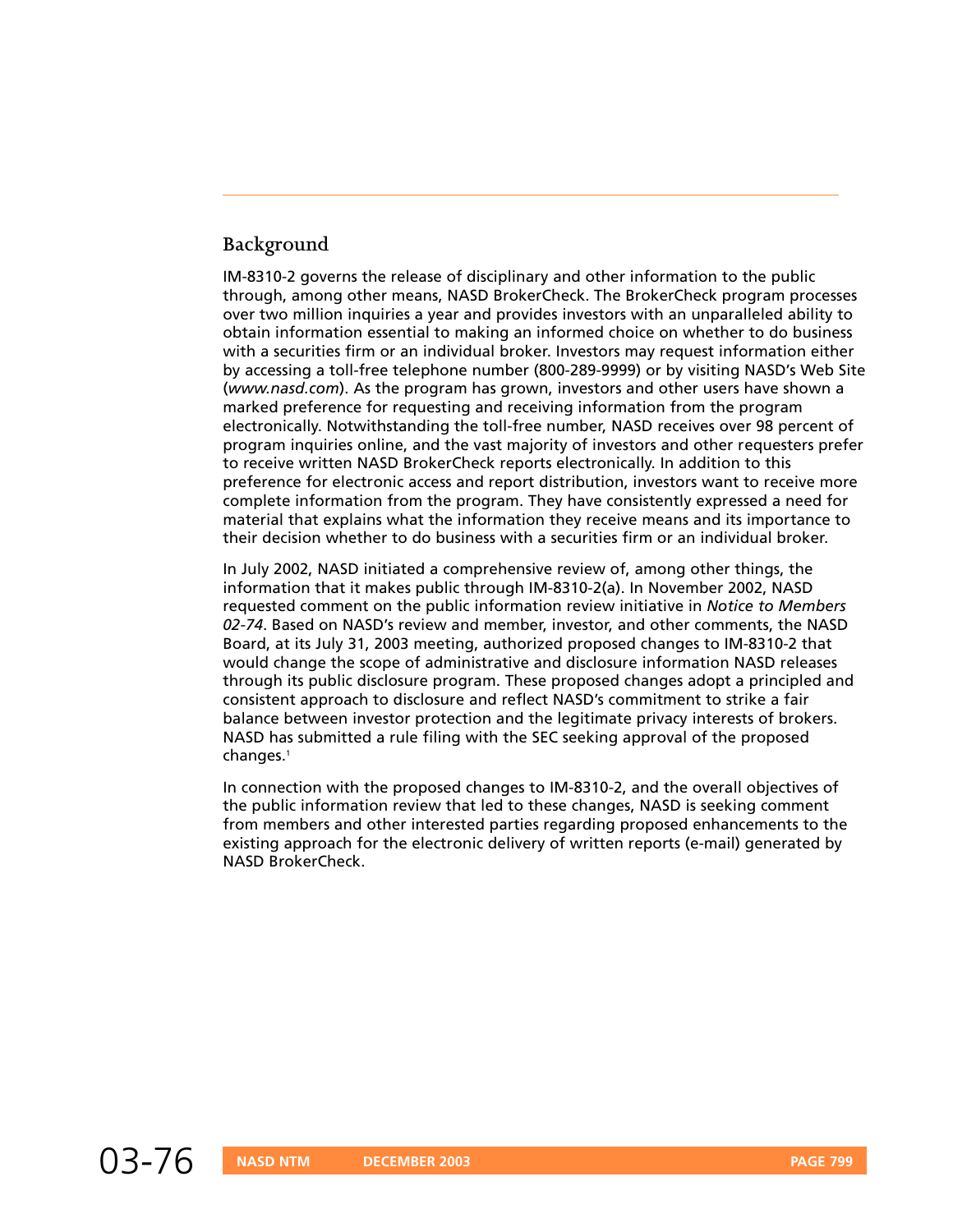# **Comment Requested on Enhanced Electronic Distribution of Written Reports**

In addition to expanding the scope of the information that may be disclosed through NASD BrokerCheck, NASD is considering enhancing the way in which investors or other requesters may obtain this information and is seeking comment on these proposed enhancements. Currently, NASD makes written reports available by U.S. Mail in printed (hard copy) form and by e-mail in an electronic format upon receipt of a request via email or the established toll-free number. <sup>2</sup> These written reports provide administrative and disclosure information on NASD-registered firms and persons (as well as firms and persons whose NASD registrations were terminated within the last two years) and are principally intended to assist investors who may be interested in doing business with a firm or broker.

NASD is proposing to enhance e-mail delivery of written reports by replacing the report attachment currently sent by e-mail with a unique access code and a link to a secure written report server, which NASD would send by e-mail. Individuals could access this server only with the requisite access code, and such access would be limited to the specific written report requested. Under the proposed approach, a person requesting a written report on a firm or broker in electronic format would provide his or her e-mail address. In response, NASD would send an e-mail to the individual providing a unique access code and a link to a secure written report server. The investor or other requester would use the access code and link to access the report on the requested firm or broker. The secure server would be accessible only to individuals who received the link (i.e., the URL address) and access code from NASD. NASD plans to implement security features and access controls to minimize the risk of unauthorized use of the secure written report server and of individual written reports. Once granted access to the requested written report, investors or other requesters would be able to view the written report electronically and print the report at their discretion. Investors also would be able to view investor education materials that would aid them in understanding the written report. NASD would continue to accept requests for reports via the toll-free number and provide hard-copy reports to those requesters.

NASD believes that this proposed method of distribution is an improvement over the current distribution process. Users of the current program strongly prefer receiving written reports in an electronic format.<sup>3</sup> However, a number of practical issues have arisen regarding e-mail delivery. For example, many Internet service providers limit the size of attachments that can be received by an individual via e-mail. Accordingly, NASD sends any written report that exceeds one megabyte (including, for example, reports on the largest NASD-registered broker/dealers) in hard copy via U.S. Mail. This is an inconvenience for investors who are expecting a written report via e-mail, rather than a hard-copy report.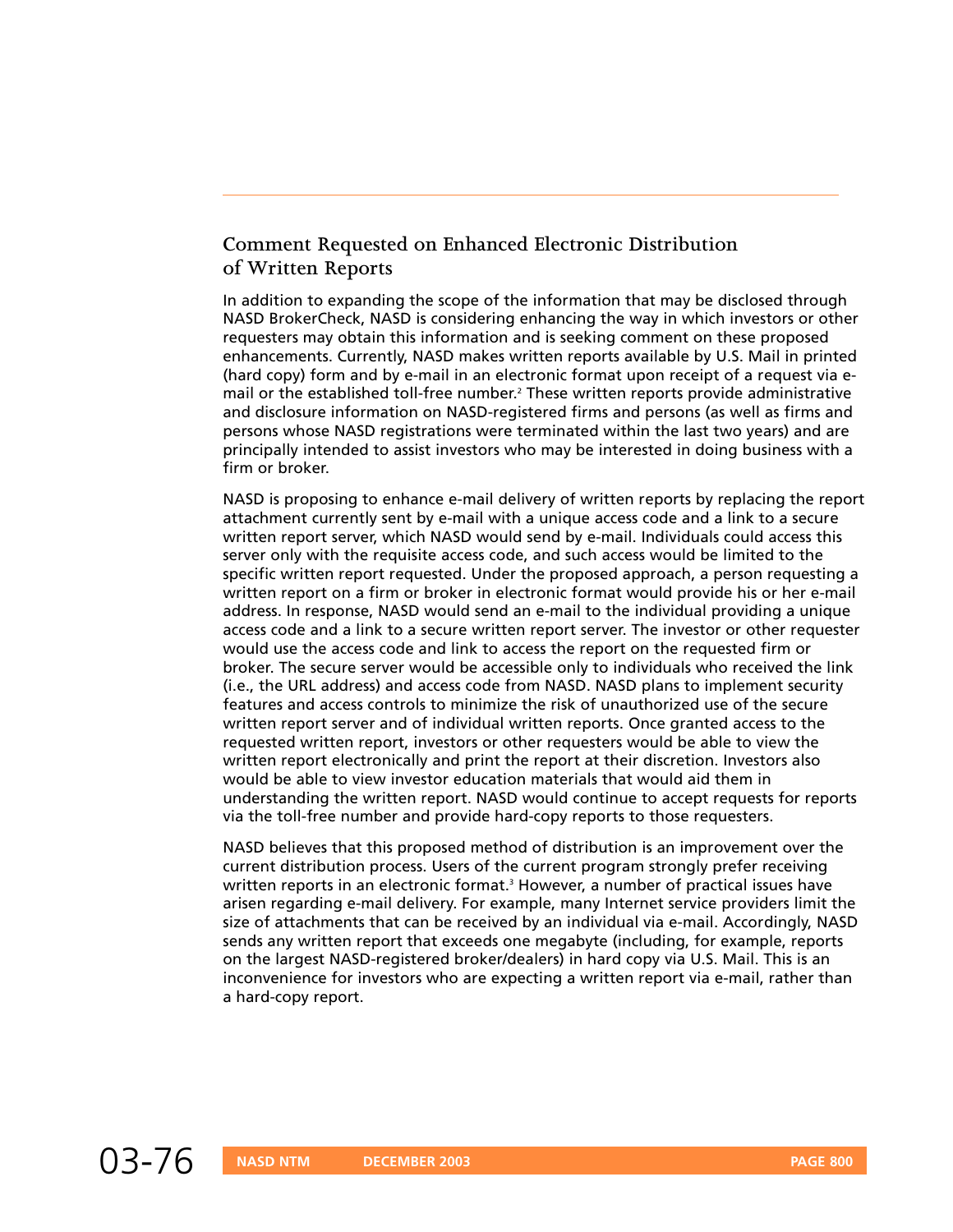Also, investors often have requested additional information from NASD to explain the meaning of the information provided through the program. Adding this explanatory material would increase the overall size of the e-mail and would result in an even greater number of reports exceeding the one-megabyte threshold. In addition, e-mail distribution of explanatory material would require inclusion of all relevant explanatory material in every e-mail because there is no practical way to know in advance the specific needs or questions of each investor. The proposed delivery system would give NASD the flexibility to more easily provide contextual and other investor education material as part of the program.

NASD believes that these enhancements will make NASD BrokerCheck easier to use and make the information provided through the program easier to understand by investors and other users by, among other things, providing investors with ready access to investor education materials that will provide context and address specific questions they may have about the information provided to them through the program. These changes also will provide investors and other requesters with electronic format written reports that are more readily accessible and more secure.

#### **Proposed Action**

NASD proposes enhancing the e-mail delivery of written reports by replacing the report attachment currently sent by e-mail with a unique access code and a link to a secure written report server. Only individuals with the requisite access code would be granted access to this server, and access would be limited to the specific written report requested. Once granted access to the requested written report, requesters would be able to view the written report electronically and print the report at their discretion. Requesters also would be able to view investor education materials that would aid them in understanding the written report.